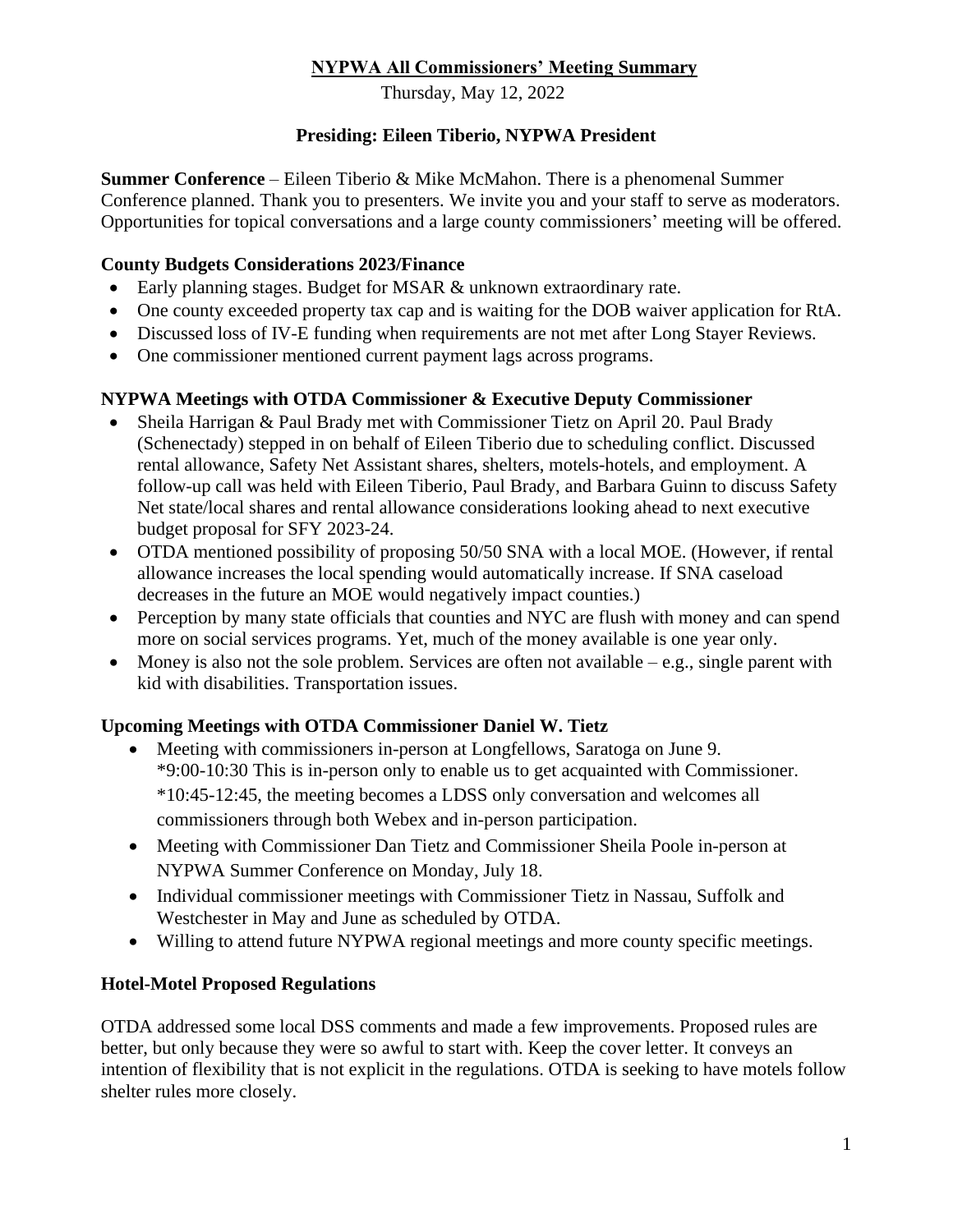The regulations still have to be officially filed and an ADM will be issued. Commissioners said DSS is providing women with menstrual products – cannot ask motel owners to take this on.

### **Repeal SSL 106 – Changes to Powers to Receive and Dispose of Deeds, Mortgages, or Liens**

Commissioners discussed implementation. Empire Justice Center is calling some districts on behalf of their clients. DSSs plan to send notification of discharge. County clerks may receive in batches. See NYPWA summary and OTDA INF for reference.

- New Policy (April 21, 2022): OTDA issued [GIS 22 TA/DC037.](https://otda.ny.gov/policy/gis/2022/22DC037.pdf) In response, this summary is provided for local DSS commissioners to discuss with their staff that handles deeds, mortgages, and liens. Each county has their own considerations for implementation.
- Background: The amendment to SSL § 106, effective April 1, 2022, prohibited the LDSS from taking a mortgage on real property owned by an applicant for Temporary Assistance. This was enacted in the SFY 2021-22 state budget. In 2014, amendments to SSL § 106 required the LDSS to provide a periodic accounting of the amount of the mortgage that had to be sent to the recipient. There was also the requirement of the Lien Acknowledgement form that had to be signed by the applicant.
- Repeal (April 9, 2022): The 2022-2023 Enacted State Budget [ELFA, *Part MM*] repealed SSL § 106 in its entirety.

#### **Evictions & Housing Status & What's Next**

- Some counties are relying on out-of-county motels which is not desirable for anyone. Drains capacity for host county and creates transportation issues for county of origin.
- More homeless people than ever. No personal responsibility or self-sufficiency. People need to be helped to move forward and seek employment – businesses can't find workers.
- Some people who are profoundly mentally ill and those with drug addictions damage motel rooms. We work in good faith and people with mental illness and drug addictions destroy property. They need help from other systems that we are not equipped to offer.
- Some shelter providers are getting out of the business.
- Recommended OTDA speak to OMH/DOH. These people need supported MH housing. It's a much bigger issue. Not just about getting security guards.
- A variety of supported housing is needed.
- People cannot afford to pay rent.
- Voluntary providers in OMH and OPWDD systems don't have to house or serve difficult people. Even with additional supports, they can't manage them but they need to find a way.
- Some counties have rent supplement plan approvals. Often, 5 or more revisions required.
- One commissioner said their plan was approved, but no provider will do it. Another said that money will be spent quickly and demand far exceeds the funding.
- We keep trying to purchase a building for emergency shelter and the community is against it
- Lack of rental housing stock
- Difficult to access OMH certified apartments.
- Lack of cooperation from OPWDD in helping on placement needs.
- OPWDD needs to increase crisis and in-home services.
- Hopefully with the COLAs and stipends OPWDD will be able to staff up these programs.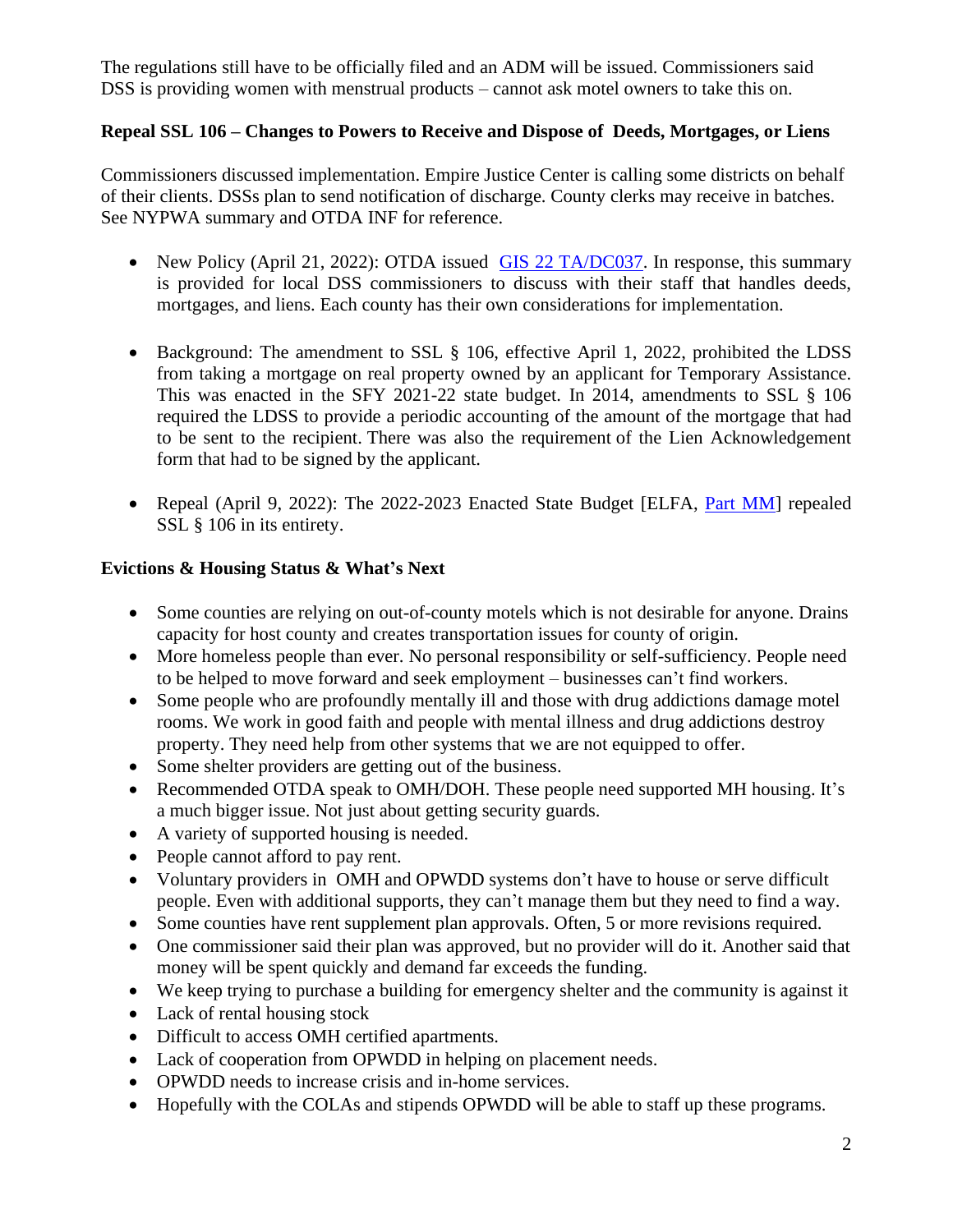## **Children's Services**

### *Kids with Complex Needs/Cross-Systems Kids*

It's like a song that never ends – it just isn't getting any easier.

NYPWA workgroup met with OPWDD Commissioner Kerri Neifeld via Zoom on May 4<sup>th</sup>. Eileen Tiberio led the discussion with a total of 9 local commissioners. Commissioner Neifeld was receptive and asked us to share written recommendations. Our work groups' recommendations will be submitted to OPWDD with copies sent to all local DSS commissioners in May. While discussion is focused on children, we are also raising issues for adults, especially those in shelters who need services and supportive housing.

Eileen Tiberio has analyzed data sent to her by commissioners. Please continue to send her information on current extremely hard-to-place cases. Data is showing that these children display aggression, violence, sexual acting out, and a history of running away.

Commissioners mentioned endless cross-systems meetings and calls with hospitals. Many hours of time and very little progress. Please share any successful strategies.

*Anonymous SCR Reports* [A.7879-A](https://nyassembly.gov/leg/?default_fld=&leg_video=&bn=A07879&term=2021&Summary=Y&Actions=Y&Memo=Y&Text=Y) & [S.7326:](https://www.nysenate.gov/legislation/bills/2021/s7326) Relates to the administration of the statewide central register of child abuse and maltreatment. The NYPWA is not taking a position. If the bill proceeds, there are amendments that could be considered, e.g., provide an avenue for confidential reports, so that report is not discoverable or able to be brought out in court, so that it cannot be subpoenaed and place the reporter in danger. There could also be consideration given to a carve out for anyone claiming to be under 18 because a child may call for a case in their own household. Anonymous calls are more racially disproportionate which is a reason for the legislation. They are less likely to be indicated, but part of that is you cannot follow-up with the source of the call.

## *QRTPs & Institutions of Mental Disease (IMD); Long Stayer Reviews*

OCFS/DOH sent a letter to commissioners on April 14 and held a Webex call on May 4 to announce their plan to submit an 1115 Medicaid Waiver application. This is a huge systems reform that anticipates converting programs to RTFs under the OMH system. There has been some effort to pursue changes in federal legislation but it has not been successful. OCFS said that their intent is to preserve \$41 million in federal Medicaid dollars. Residential settings, including campuses, with more than 16 beds are at-risk, however, they do not all see conversion to an RTF as a viable option.

Long Stayer Reviews – Counties are beginning to experience reviews. Risk loss of IV-E funding.

#### *Caseworkers*

- Educating public, recruiting/retaining staff; training.
- Kristen Monroe (Cortland) shared her initiatives in educating county legislators and others.
- Other counties shared their experiences.
- Outspoken critics of the district sometimes sway local elected officials.
- Caseworker job is very difficult. Scrutiny: dammed if you do and dammed if you don't.
- Caseworkers are most visible but examiners also face the public you do too much; you don't do enough.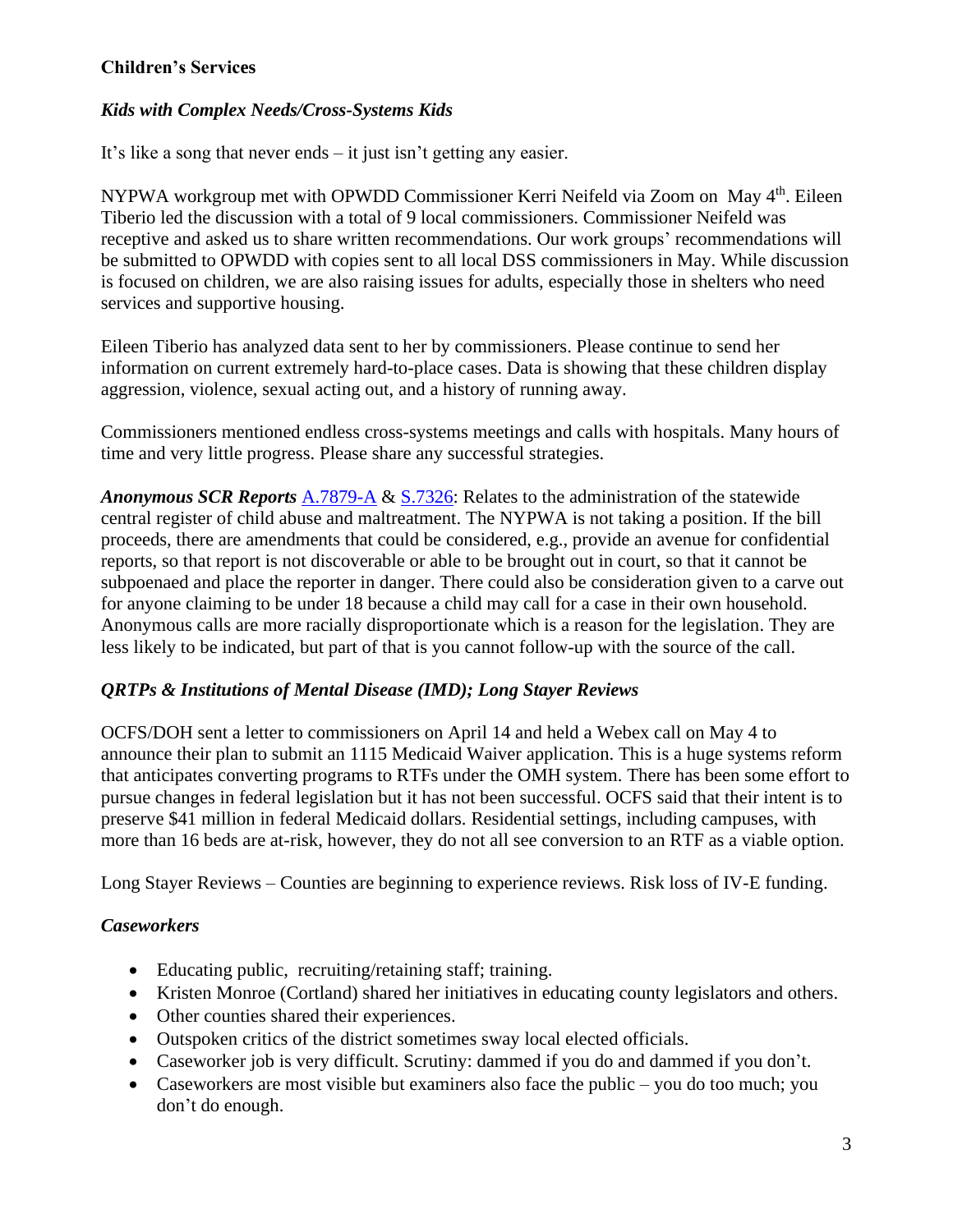- Local commissioners conversation at the conference on what more we can do.
- We don't have this degree of conflict today in our county, but things can turn quite quicky.
- Cortland shared their document this is what casework is all about.
- Suggestion that we consider PR firm. Many people are anti-government now. Everything we try to do to help is not being taken that way.
- Several counties mentioned positive initiatives:

County Executive issued positive press release. Staff presented to county legislature so they would hear about positive work. County websites, FB pages highlighting staff. But publicity is risky – public reaction can turn on a dime.

**H.E.A.R.S.** (New OCFS Family Line). One commissioner called number to try it out. Similar to existing call lines, e.g., 211 – nothing more.

### **Medicaid**

Amir Bassiri is the new Acting State Medicaid Director/Deputy Commissioner, NYS DOH. He replaced Brett Friedman in May 2022.

Independent Assessor requirements are in effect as of May 16, 2022. There is still a role for LDSS nurses. Here is the link to 22-OHI-ADM-1. https://www.health.ny.gov/health\_care/medicaid/publications/docs/adm/22adm01.pdf

A new Medicaid Waiver was discussed. The public comment period ended on May 13, 2022. It is not easy to draw down Medicaid dollars and some providers are being encouraged who do not currently have the capacity to comply with requirements. https://www.health.ny.gov/health\_care/medicaid/redesign/2022/docs/2022-04- 13\_1115\_waiver\_public\_notice.pdf

Local commissioners reported receiving MA weekly share notice on May 12 including increases of 10%-15%. Yet, counties are still owed reconciliation funds.

Healthy Families NY - discussed RFP, county programs, contracts with providers, implementation.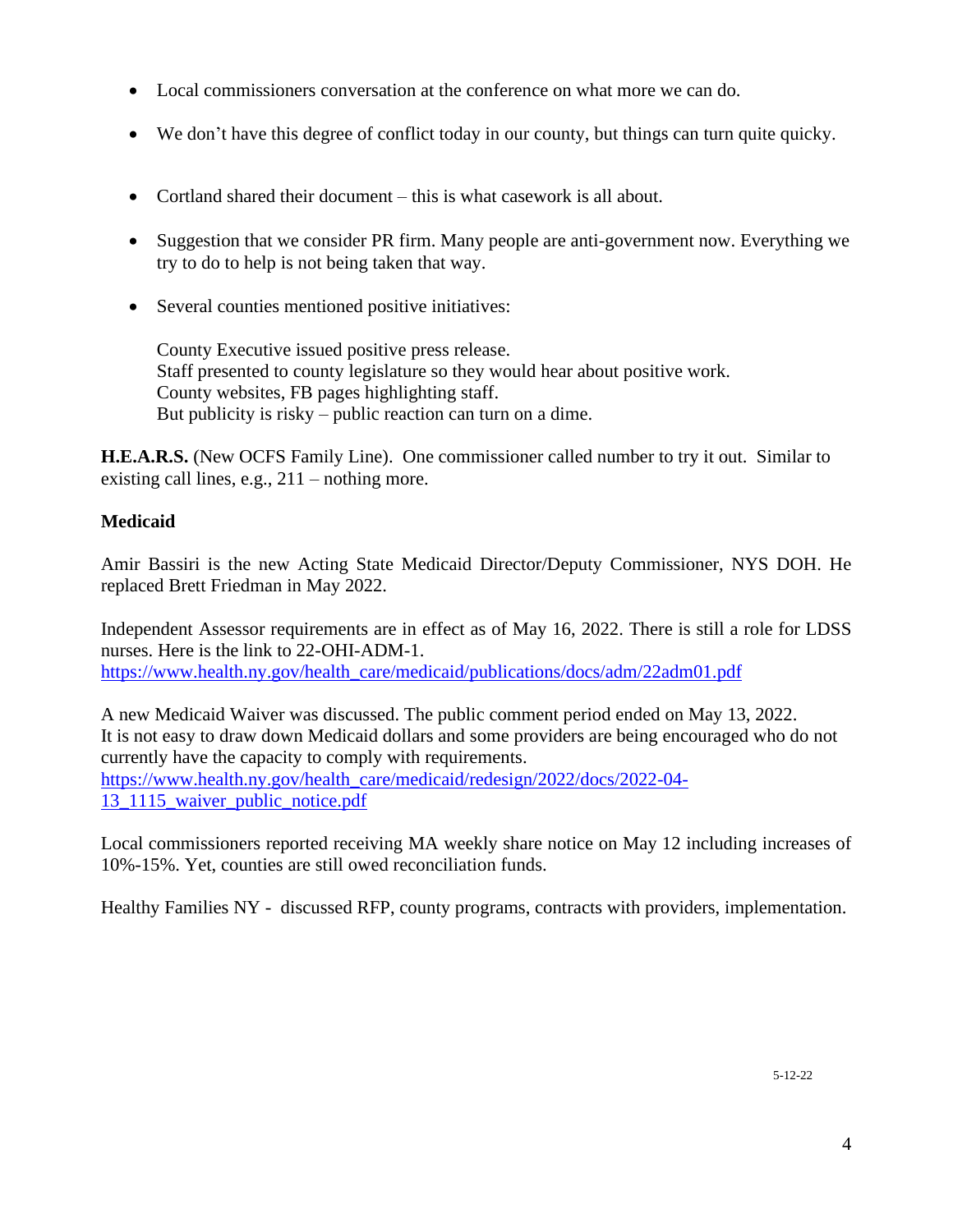# **Legislation Monitored by NYPWA**

### *Child Welfare*

A.10183: Relates to requiring the child abuse multidisciplinary team to make available a child abuse medical specialist for consultations; requires such child abuse specialist become a member of the child abuse multidisciplinary team by January 1, 2025. [OCFS program bill]

- $\circ$  Assembly: Reported to Rules ( $\overline{5-10-22}$ )
- o Senate: no same as
- A.7879-A & S.7326: Requires a caller making a report of suspected child abuse or maltreatment to the central registry to leave their name and contact information; prohibits OCFS from releasing information identifying a person who made such a report.
	- $\circ$  Assembly: Reported to Rules ( $5-10-22$ )
	- o Senate: On Floor Calendar
	- o Note: Assembly 'A' print removes same as status

#### *Public Assistance*

A.8900-A/S.8632: Requires shelter allowances be set at up to 100% of the fair market rent for the local social services district.

- $\circ$  Assembly: Reported to Ways & Means (3-22-22)
- o Senate: Reported to Finance (5-10-22)
- A.2263/S.813: Relates to the maximum age at which a homeless youth can continue to receive shelter services; raises the age from 21 to 24.
	- o Assembly: PASSED (5-10-22)
	- o Senate: On Floor Calendar (2-8-22)
- A.7661/S.6655-A: Provides that public welfare officials shall not be required to limit authorized child care services strictly based on the work, training, or educational schedule of the parents; makes technical changes.
	- o Assembly: PASSED (3-29-22)
	- o Senate: On Floor Calendar
- A.10165/S.9061: Relates to conciliation and non-compliance with public assistance employment.
	- $\circ$  Assembly: Reported to Ways & Means ( $\overline{5-10-22}$ )
	- o Senate: Social Services
	- o Note: Same text as 2021 bill (A.3227/S.668; Veto 59 of 2021); *NYC-only bill was chaptered in 2015 (ch.562 of 2015)*
- A.5573/S.3082: Prohibits eviction without good cause.
	- o Assembly: Housing
	- o Senate: Judiciary
- A.2214/S.742: Relates to eliminating asset limits in calculating the amount of benefits for any household under any public assistance program.
	- o Assembly: Reported to Ways & Means (5-10-22)
	- o Senate: Social Services
- A.3156/S.8562: Relates to the unearned income of a child when the parent or non-parent caregiver chooses to exclude such child from the public assistance household.
	- o Assembly: Social Services
	- o Senate: On Floor Calendar
	- o Note: 2019 version of bill was vetoed; 2022 version uses same bill text as vetoed legislation.